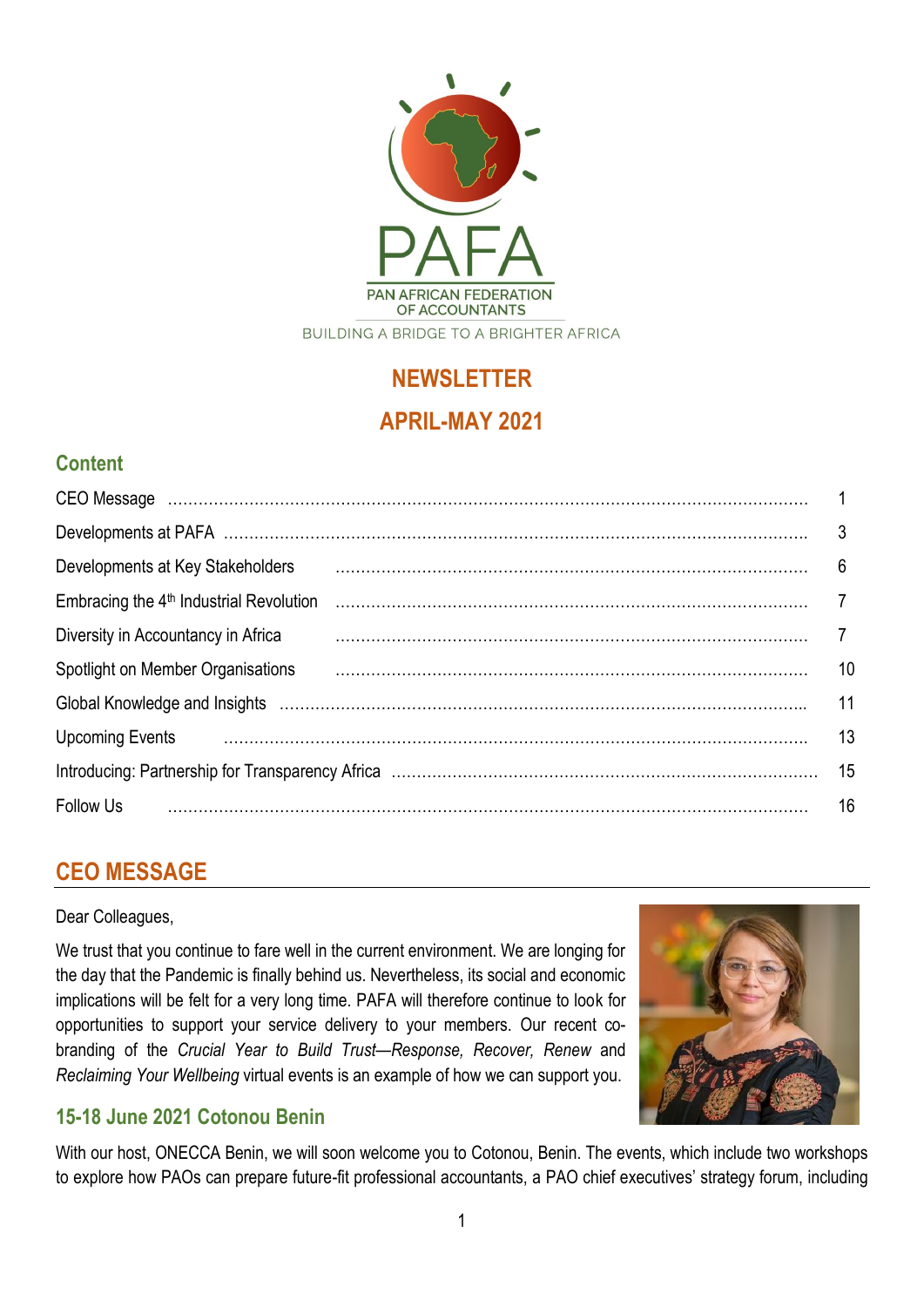information on how PAOs can lead change in the public sector, and the PAFA Board and General Assembly meetings, will be hybrid to provide for in-person and virtual participation. We thank ICPAK for providing the technical support necessary to host successful hybrid events.

We urge you to [register](https://protect-za.mimecast.com/s/1JEjCLg17qcPQBV6cBkWD3?domain=pafa-benin.icpak.com) for these events at your earliest convenience. Also look out for our *Road to Benin* updates with important information leading up to the events. You can access [Update #1](https://pafa.org.za/sites/default/files/2021-05/ROAD_TO_BENIN_ENGLISH.pdf) and [Update #2](https://pafa.org.za/sites/default/files/2021-05/ROAD%20TO%20BENIN%20-%20Info%20Pack_En.pdf) now. **Most important is the fact that you will have to undergo a COVID-19 test when you arrive in and depart from Benin. These tests are USD 100 each. Furthermore, the authorities will keep your passport on arrival for a period of 48 hours until the result of your test is known. Unfortunately, the authorities do not allow any exceptions to this regulation. Our host, ONECCA Benin, has guaranteed the safekeeping of your passport.**

On 18 June 2021 at the Annual General Meeting, the Members will elect a new PAFA Board, President and Vice President. This is an important event and your vote is essential. **Please note that only Members that have paid their annual subscriptions are eligible to vote.**

### **PAFA 10-Year Review**

The PAFA 10-Year Review is well underway. The Review, which is led by the Secretariat in consultation with an advisory group and under oversight of the PAFA Board, has three dimensions—governance, strategy and structure. The objective is to deliver a governance and business model—as well as the arrangements necessary to operationalise it—that is commensurate with the maturity of the organisation, fit for future, and sustainable. We are delighted that Professor



Mervyn King has agreed to chair the Advisory Group and—in addition to the nominees of our members—we are being advised by Alan Johnson, IFAC President and Ed Olowo-Okere, Global Director, Governance Global Practice at the World Bank Group. Read more about the Review under **Developments at PAFA**.



### **African Congress of Accountants 2021 (ACOA2021)**

We are working closely with the host, OCAM (Mozambique), on the arrangements for ACOA2021, which will be held from 24-26 November 2021 in Maputo, Mozambique. Moving from *doing the same things* to *doing the same things differently* to *doing different things*, professional accountants are compelled to

shift their focus to people and planet in addition to profitability. An interconnected focus on the *three P's* puts sustainability at the heart of the business. The Fourth Industrial Revolution or 4IR—the theme of the Congress—is the glue that holds it together. Please scan the QR code and register today to receive updates on the Congress. We hope to see you there in person or virtually.

The Congress provides a unique opportunity for businesses to showcase their products and services to a wide range of finance and accountancy professionals. Please contact Evans Mulera at [emuleracpa@gmail.com](mailto:emuleracpa@gmail.com) if you are interested in a sponsorship opportunity or wish to recommend someone who might be interested in such opportunity.

We are grateful for the opportunities provided by the organising PAOs of the East Africa Congress of Accountants 2021, as well as ICAG (Ghana), ICPAK (Kenya) and ICPAU (Uganda), and ACFE SA to promote the Congress at their flagship events. We urge all our member organisations and other key stakeholders to do the same by contacting Evans at [emuleracpa@gmail.com](mailto:emuleracpa@gmail.com) for information.

### **PAO Declaration of Membership**

Member organisations will soon receive a request to declare your membership numbers for purposes of the annual subscriptions calculation. This year we are requesting more detail than in the past. The level of detail mirrors that requested by IFAC and will help us to update the number of professional accountants from Africa, which is currently—and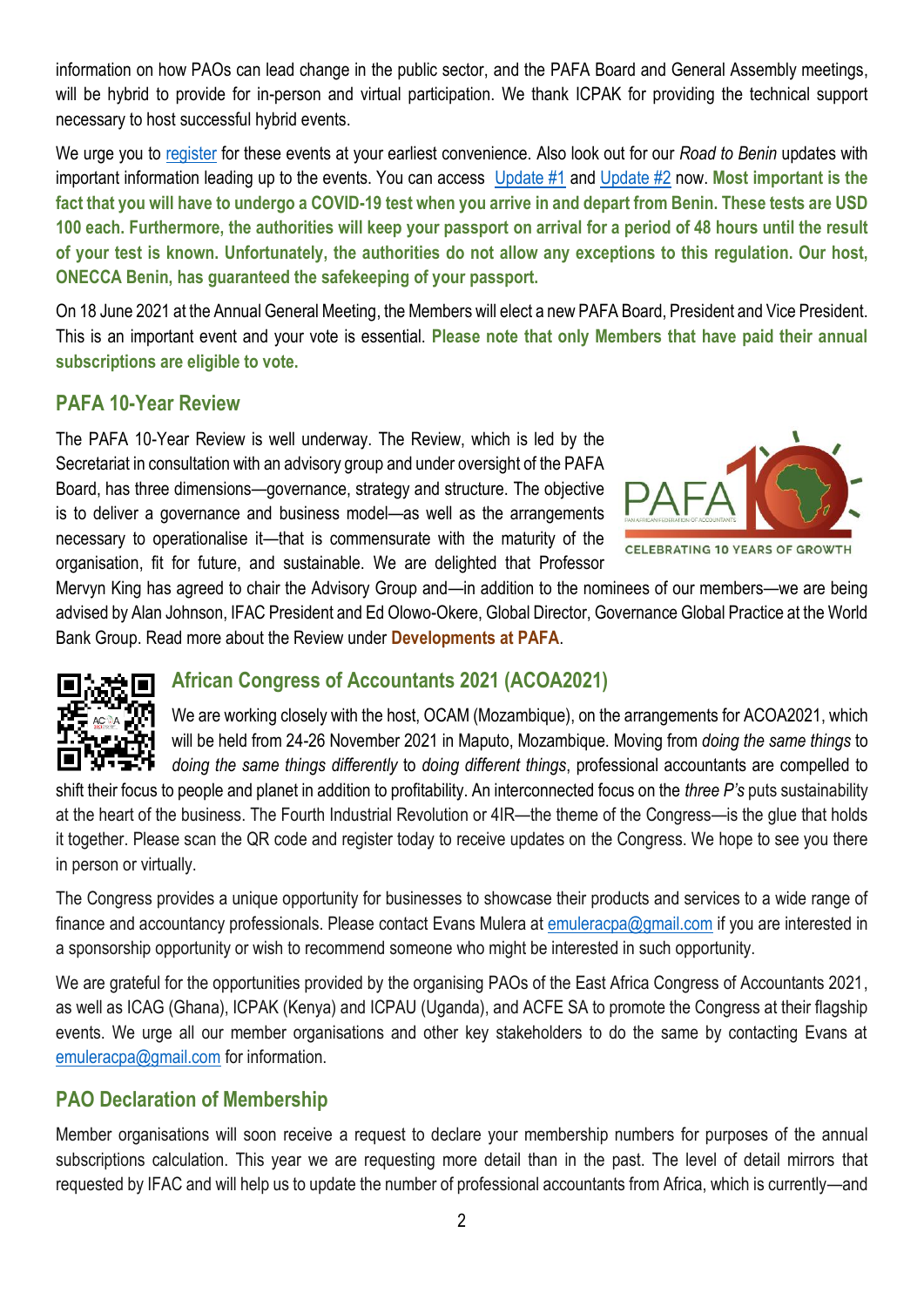for the longest time—being presented as 120,000. Knowing more about the type and size of your membership categories will also help us better tailor and target our service delivery to you.



### **Member Organisation and Key Stakeholder Engagement**

As part of the PAFA 10-Year Review, we are reaching out to all member organisations and other key stakeholders to obtain a better understanding of your areas of strategic interests, needs and expectations. This information will guide the Review and inform our next strategy.

As noted in my introduction, we have increased our service delivery to our member organisations and have seen an increase in registrations for and participation in our events. Nevertheless, there are still a large number of our member organisations that do not engage with or follow PAFA and might therefore not be aware of these services, which are aimed to support you in the current environment in your CPD offerings to your members. While we are working to enhance our website, I encourage you to follow us on LinkedIn where we post all our events. These events can be co-branded so as to retain the visibility of your PAO/brand in your market. Please scan the QR code and follow us today. Lastly, to ensure you receive our communications, please check with Lerato Maku at [LeratoM@pafa.org.za](mailto:LeratoM@pafa.org.za) whether we have the right key contact for your organisation in our database.

We hope that you enjoy this newsletter.

Stay healthy and hopeful,

Alta

## **DEVELOPMENTS AT PAFA**



#### **An Additional Resource**

In April, the Team welcomed Evans Lubia Mulera, a Fellow of ICPAK, as consultant to PAFA. Evans is a senior professional accountant with international and regional experience and is well suited to contribute significantly to PAFA's activities. Evans is assisting with the PAFA 10-Year Review, ACOA2021 and a project to enhance PAFA's website. Evans can be reached at [emuleracpa@gmail.com.](mailto:emuleracpa@gmail.com)

### **A Future-Fit and Sustainable PAFA**

This year PAFA is celebrating its  $10<sup>th</sup>$  anniversary. During the first ten years, PAFA impressively grew its membership to 56 Member Organisations in 45 countries and five Affiliates, and established its brand in Africa and beyond. Recognising that PAFA's 10<sup>th</sup> anniversary provides a unique opportunity to harness the successes and learnings of the past decade to shape the next decade, the PAFA Board approved the 10-Year Review in March 2021.

The Review is conducted by the Secretariat in consultation with an advisory group and under oversight of the PAFA Board. The PAO representation on the Advisory Group, which is presented below, was selected based on Members' responses to a call for nominations. The 13-person Advisory Group represents the East, South, West and Central regions; Englishspeaking and French-speaking countries; and more than 35% of the individual members of PAFA's member organisations. Three of the ten PAO representatives are female. The PAO representatives are from diverse professional backgrounds. The international experts are well positioned to bring significant experience and expertise to the discussions and enhance the credibility of the review. The Secretariat may invite other individuals with relevant knowledge or experience to participate in the Advisory Group meetings.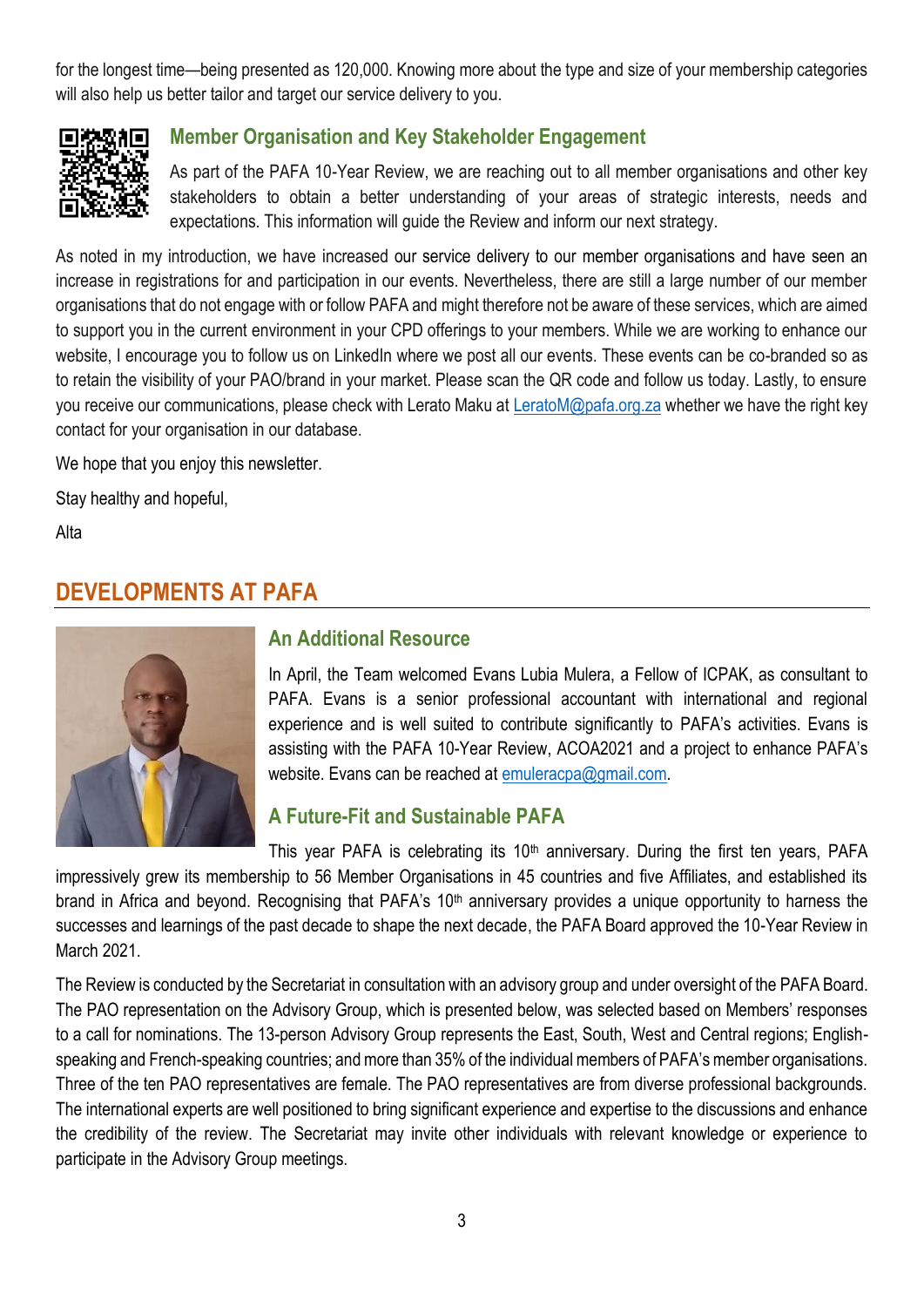| Chair                | Prof Mervyn King              | Patron & Founder of the Good Governance Academy  |
|----------------------|-------------------------------|--------------------------------------------------|
| <b>PAFA Member</b>   | Onome Joy Adewuyi             | ICAN, Nigeria                                    |
| Representatives      | <b>Prof David Venter</b>      | SAIPA, South Africa                              |
|                      | Prof Muhammad Akaro Mainoma   | ANAN, Nigeria                                    |
|                      | Frederick Kibbedi             | ICPAU, Uganda                                    |
|                      | Lombe Irene Chibesakunda      | ZICA, Zambia                                     |
|                      | Dr Francis Chinjoka Gondwe    | ICAM, Malawi                                     |
|                      | Gloria Zvaravanhu             | ICAZ, Zimbabwe                                   |
|                      | Abdoul Aziz Dieye             | <b>ONECCA, Senegal</b>                           |
|                      | Fossung Michael Forzeh        | ONECCA, Cameroon                                 |
|                      | <b>Fatoumata Cisse Sidibe</b> | ONECCA, Mali                                     |
| Development Partner  | Ed Olowo-Okere                | Global Director, Governance Global Practice, The |
|                      |                               | World Bank Group                                 |
| International Expert | Alan Johnson                  | <b>IFAC President</b>                            |

The Advisory Group met on 13 May 2021. The Secretariat sought their advice on the following:

- A PAFA that creates long-term value as an entity and through its member organisations and their individual members—an influencer and trailblazer that contributes to the SDGs and Agenda 2063
- The ideal governance structure for PAFA—a lever for value creation
- A membership structure that promotes enterprise/public value creation, management, reporting and assurance

The Advisory Group's advice was presented to the PAFA Board on 26 May 2021. An update will be provided during the Annual General Meeting on 18 June 2021. The aim is to complete the governance dimension of the Review in 2021, with any changes to the PAFA Constitution and Bylaws being approved by the General Assembly during a Special Meeting (to be called by the PAFA Board) in November 2021 alongside ACOA2021. Member organisations and other key stakeholders will be consulted on the recommendations from the Review during August – September 2021.

For more information on the PAFA 10 Year Review, please contact Evans Mulera: [emuleracpa@gmail.com](mailto:emuleracpa@gmail.com)

### **Modern and Future-Ready Profession**

In April, PAFA held its second virtual webinar in the *DIVERSITY IN ACCOUNTANCY IN AFRICA Series*, when participants had the opportunity to engage with **[Kerryn Kohl](https://lifeonline.guru/team/kerryn-kohl/?currency=AUD)**, the founder of LifeOnline.guru. Presenting on *[The Art of](https://drive.google.com/file/d/1w7MVqcUjROhI8gVFqsEMZbcjq4Niiw3r/view?usp=sharing)  [the Possible](https://drive.google.com/file/d/1w7MVqcUjROhI8gVFqsEMZbcjq4Niiw3r/view?usp=sharing)*, Kerryn challenged participants to: master their perception, build a growth mind-set, determine their life vision, conduct a life audit, and become ruthless in their pursuit of knowledge and self-development. She also provided a list of courses that can help in this regard:

Know Thyself – [The Value and Limits of Self-Knowledge: The Unconscious](https://protect-za.mimecast.com/s/c0MhCElX8jIW6LKqSN-pXx?domain=coursera.org) [Career Total Fitness Annual Retreat](https://protect-za.mimecast.com/s/SgGtCGZXvlcJLko8H7zSGI?domain=coursera.org) [Introduction to Self-Determination Theory: An Approach to Motivation, Development and Wellness](https://protect-za.mimecast.com/s/nxXyCJZKyoc8QZPnuzL491?domain=coursera.org) [Self-awareness and the Effective Leader](https://protect-za.mimecast.com/s/FphhCKO71pHqrO01CAyISY?domain=coursera.org) [Managing Emotions in Times of Uncertainty and Stress](https://protect-za.mimecast.com/s/LHU6CLg17qcPYK53UjGP4g?domain=coursera.org)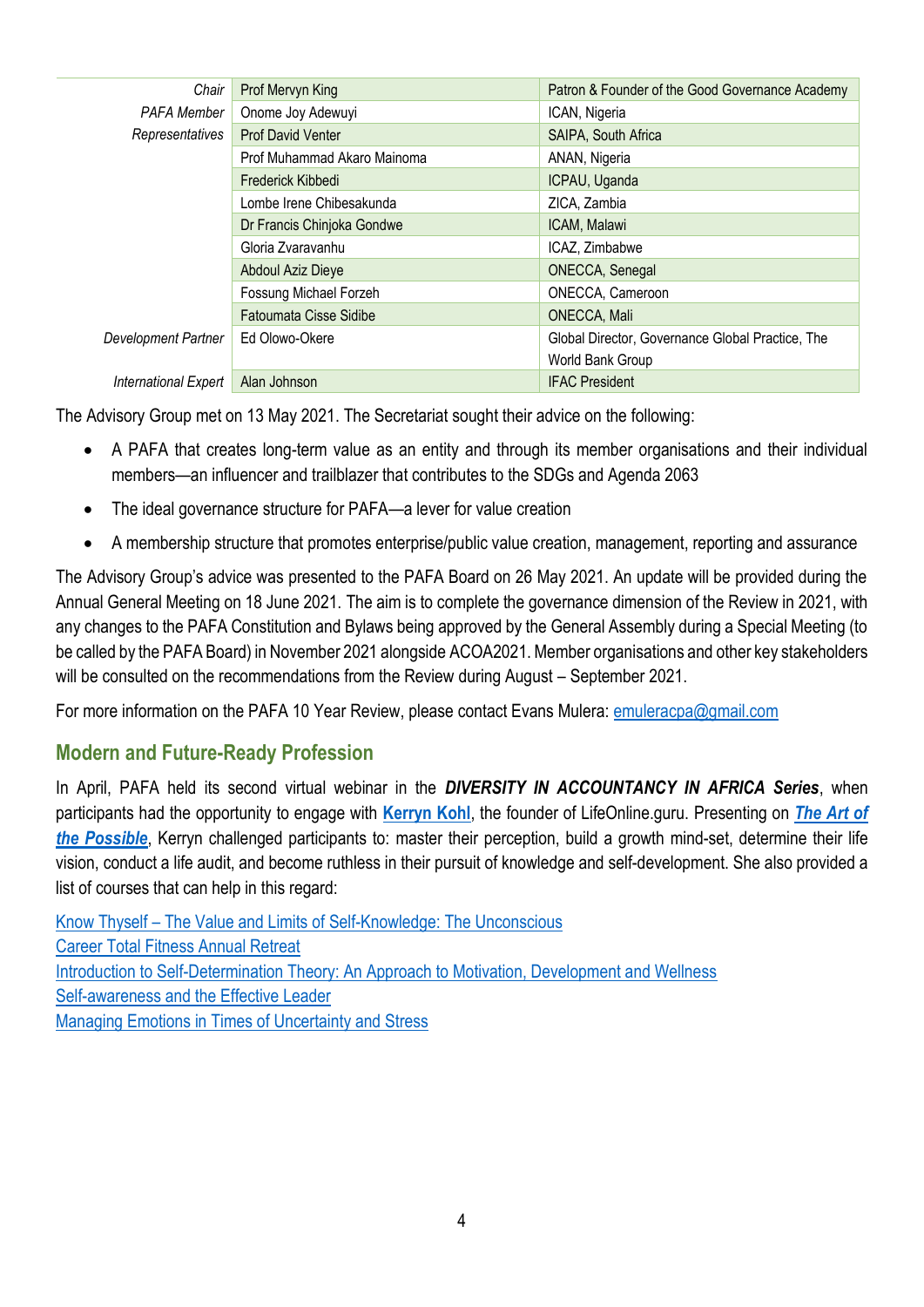

Recognising the importance of wellbeing in the current environment, PAFA co-hosted a virtual webinar, *Reclaim Your Wellbeing*, with Allinial Global in May. [Kyra Cavanaugh,](https://protect-za.mimecast.com/s/L7FzCWnKLGsjy9A8um0yQT?domain=files.prolaera.com) President of 15BE, discussed the impact of COVID-19 on mental health, new ways to think about loneliness and a new approach to ensuring wellbeing. She shared ideas on

how to improve mental, emotional, physical and energetic wellbeing and provided a toolkit of simple self-care strategies.

PAFA thanks Allinial Global for sponsoring this webinar with Kyra, who is the author of two books, *Who Works Where [and Who Cares?]* and *100 Ways to Wellbeing in 10 Minutes or Less*. She has been a trusted partner for companies like Deloitte, Allianz and Turner. A recording of the webinar will be available in due course.

—Sibongile Setshogo, Everything is Possible [\(SibongileS@pafa.org.za\)](mailto:SibongileS@pafa.org.za)

### **International Standards and Best Practices**



PAFA recently held a three-day virtual webinar series, *A Crucial Year to Build Trust—Response, Recover, Renew*. Mirroring the theme of Davos Agenda 2021, we built on the [words of Klaus Schwab,](https://www.weforum.org/press/2021/01/world-leaders-to-meet-during-davos-agenda-in-a-crucial-year-to-rebuild-trust-51d7fa48d1/#:~:text=Heads%20of%20state%20and%20government,and%20partnerships%20needed%20in%202021) WEF Founder and Executive Chairman: "in the context of the COVID-19 pandemic, the need to reset priorities and the urgency to reform systems have been growing stronger around the world," and "rebuilding trust and increasing global cooperation are crucial to fostering innovative and bold solutions to stem the pandemic and drive a robust recovery." This is particularly true for the accountancy profession as we stand

in a position of trust by virtue of our public interest responsibilities.

On Day 1, **Raymond Chamboko**, Chair of the PAFA Technical Standard Setters Forum (TSSF), facilitated a conversation with the Africa representatives on the international standard-setting boards, covering the boards' responses to COVID-19 and their plans for recovery and renewal. **[Bruce Mackenzie](https://pafa.org.za/sites/default/files/2021-05/20210510_Bruce%20Mackenzie.pdf)**, International Accounting Standards Board (IASB) Member, provided an overview of the work of the IASB, including consultations that are currently underway. **[Imran Vanker](https://pafa.org.za/sites/default/files/2021-05/20210510_Imran%20Vanker.pdf)**, International Auditing and Assurance Standards Board (IAASB) Member, shared the IAASB's *assist, adopt and coordinate* approach, which includes assisting stakeholders through staff audit practice alerts, changing the IAASB's work plan and consultations and collaborating with stakeholders such as the International Ethics Standards Board for Accountants (IESBA), National Standard Setters and Regulators. The staff audit practice alerts cover audit considerations in the COVID-19 environment as well as the implications of the Pandemic for subsequent events and auditor reporting. **[Winifred](https://pafa.org.za/sites/default/files/2021-05/20210510_Winifred%20Tarinyeba%20Kiryabwire.pdf)  [Tarinyeba Kiryabwire](https://pafa.org.za/sites/default/files/2021-05/20210510_Winifred%20Tarinyeba%20Kiryabwire.pdf)**, IESBA Member, shared IESBA's commitment to support a strong global response and highlighted staff publications aimed at assisting the profession to navigate the pandemic, including ethics and independence considerations, the use of specialists and the heightened risk of fraud and other illicit activities.

Day 2, which was facilitated by **Faith Ngwenya**, Deputy Chair of the PAFA TSSF, explored the actions businesses and their advisors are taking to recover from the Pandemic's unprecedented disruption; mitigate the risk of corruption, fraud and other economic crimes; and restore trust. **[Buhle Hanise](https://pafa.org.za/sites/default/files/2021-05/20210511_Buhle%20Hanise.pdf)**, CFO of BAIC SA, set the scene by sharing the challenges and responses of her organisation, including how it became more agile in the face of uncertainty. **[Twaha Kaawaase](https://pafa.org.za/sites/default/files/2021-05/20210511_Prof.%20Twaha%20K.%20Kaawaase.pdf)**, IFAC SMP Advisory Group Member, explained how SMEs and SMPs were at the centre of the disruption and—one year on—remain in a precarious position. Nevertheless, the Pandemic has provided opportunities for SMPs to grow their advisory services. **Andi [McNeal](https://pafa.org.za/sites/default/files/2021-05/20210511_Andi%20McNeal.pdf)**, Director of Research at the Association of Certified Fraud Examiners (ACFE), shared insights from *Fraud In The Wake Of COVID-19: Benchmarking Report*. Her advice on how best to recover from the negative impacts of the Pandemic was to update fraud risk assessments, continue to build fraud awareness, harness the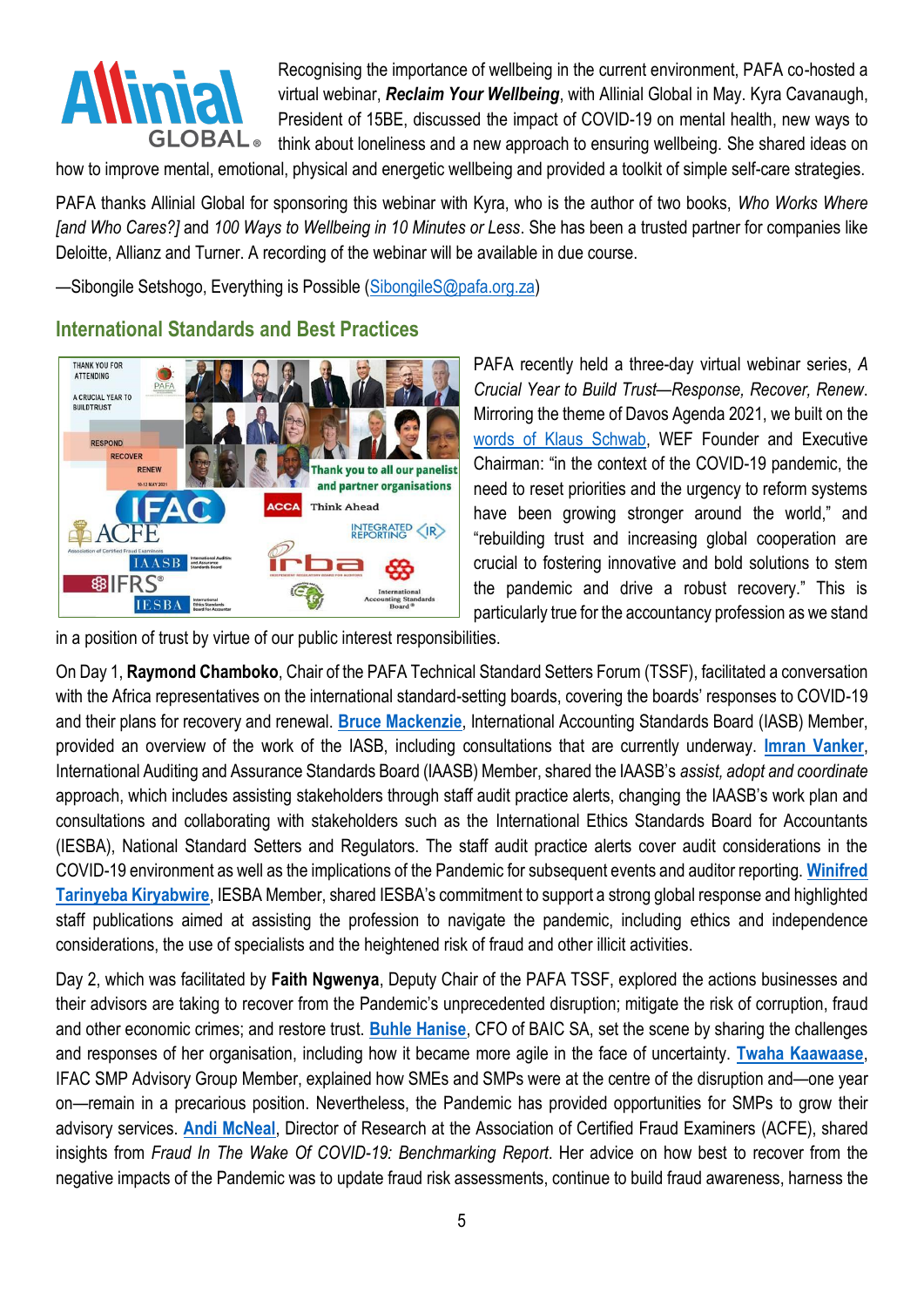advantages of technology, and collaborate to navigate the challenges.

Day 3, which was co-hosted with the Africa Integrated Reporting Council (AIRC), focused on business renewal through a sustainability lens and aimed to provide participants with insight on current developments, particularly the role of professional accountants in contributing to value creation through sustainability reporting and assurance. **Professor Mervyn King** explained how accountants can save the world. **Yinka Moses**, African Accounting and Finance Association (AAFA) Treasurer, led a conversation on the essence of sustainability backed by evidence, and explored the nexus between corporate sustainability practice presented by **[Fikele Zwane](https://pafa.org.za/sites/default/files/2021-05/20210512_Fikile%20Zwane.pdf)**, SNG Grant Thornton Director, and empirical findings presented by **[Venancio Tauringana](https://pafa.org.za/sites/default/files/2021-05/20210512_Professor%20Ven%20Tauringana.pdf)**, AAFA Past President.

**Patrick Kabuya**, Senior Governance Specialist at the World Bank and AIRC Co-convener, moderated a conversation with **Suresh Kana**, IFRS Foundation Trustee, **Kevin Dancey**, IFAC CEO and **Charles Tilley**, International Integrated Reporting Council (IIRC) CEO on the creation of an international sustainability standards board to serve the public interest. Suresh Kana provided an overview of the Foundation's rationale for and progress on the creation of the board, while Kevin Dancey explained why accountants were best placed to play a leading role in sustainability reporting and assurance. **[Charles](https://pafa.org.za/sites/default/files/2021-05/20210512_%20Charles%20Tilley.pdf) Tilley** clarified the merger between the IIRC and the Sustainability Accounting Standards Board (SASB) and how the new Value Reporting Foundation will relate to a sustainability standards board.

**[Lyn Provost](https://drive.google.com/file/d/11kRs73DgE4aywDbOezpO8PfF0Q3g7ORE/view?usp=sharing)**, IAASB Member & Chair of the Extended External Reporting (EER) Task Force, provided insight into the IAASB's work on EER Assurance Engagements and its position amid global developments to establish a coherent set of sustainability reporting standards. **Michael Bray**, IIRC Director, explained the IIRC and IFAC joint initiative, *Accelerating Integrated Reporting Assurance in the Public Interest*.

The final session unpacked how public sector reporting can contribute to a renewed state that puts sustainable development goals at its centre. **[Sharon Machado](https://pafa.org.za/sites/default/files/2021-05/20210512_%20Sharon%20Machado.pdf)**, ACCA Portfolio Head of Business Reporting, addressed the drivers for sustainable reporting that underpins sustainable development with an enhanced focused on social and environmental goals, while **[Margaret Muinde](https://pafa.org.za/sites/default/files/2021-05/20210512_Margaret%20Muinde.pdf)**, IFAC PAIB Advisory Group Member, shared practical steps to sustainable reporting in a public sector entity.

Click on the names of the presenters to access their slides. Video recordings will be made available on the PAFA YouTube channel in due course.

## **DEVELOPMENTS AT OUR KEY STAKEHOLDERS**

### **Association of National Accountants of Nigeria (ANAN)**

PAFA congratulates Rev. Cannon Professor Benjamin Chuka Osisioma, FCNA, who became the President and Chairman of the Council of ANAN in April. Professor Osisioma, will represent ANAN on the PAFA Board.

### **Ordem dos Contabilistas e Peritos Contabilistas de Andola (OCPCA)**

PAFA congratulates Mr Manuel Ribeiro Sebastião and Mr Alberto de Jesus Ferreira Seixas on their appointment as the President and Vice President respectively of OCPCA for the year 2021.

#### **[Please share developments at your organisation with Sibongile Setshogo at [SibongileS@pafa.org.za](mailto:SibongileS@pafa.org.za) for publication in future newsletters.]**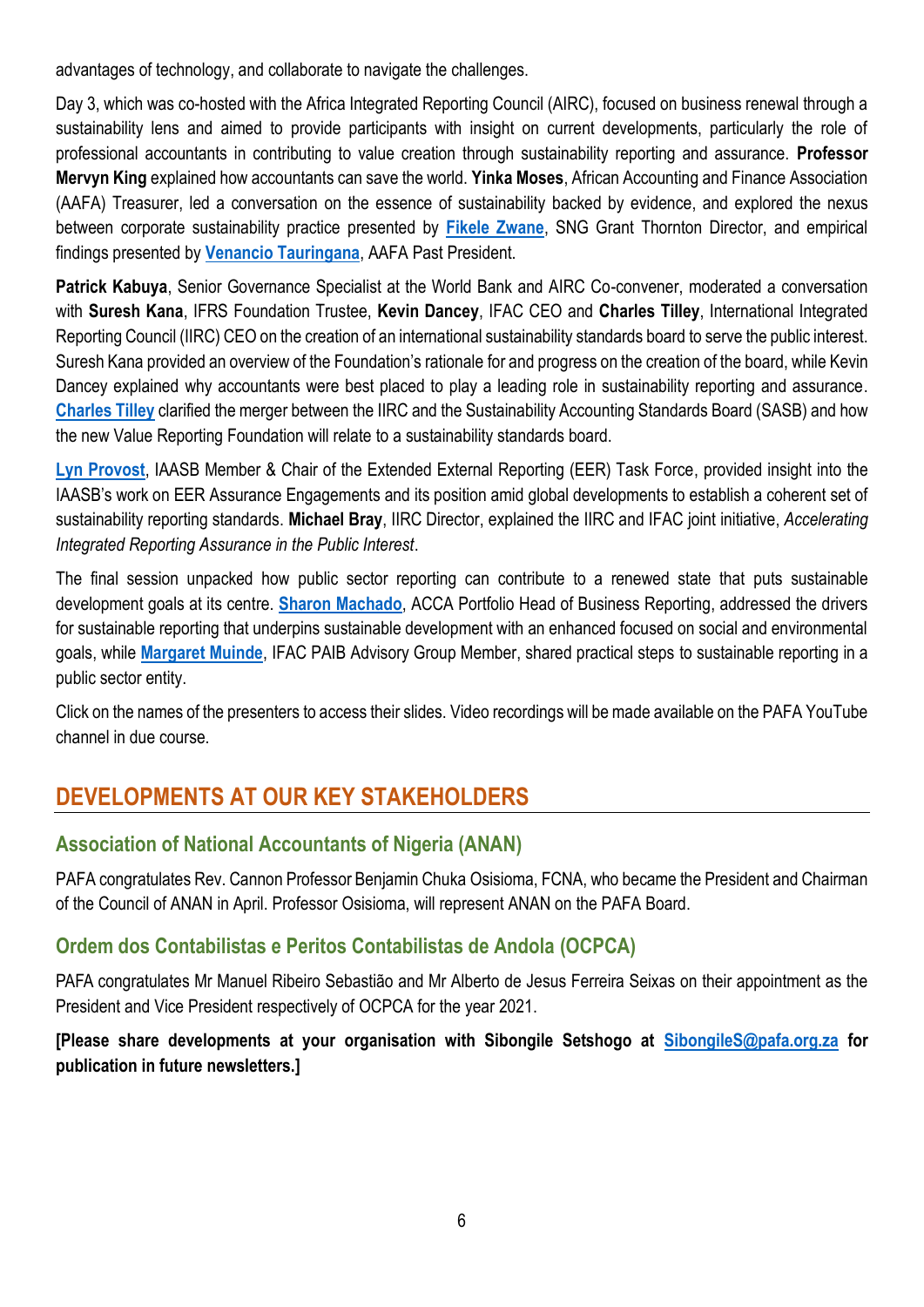## **EMBRACING THE 4TH INDUSTRIAL REVOLUTION**



## **Register Today: Africa Congress of Accountants 2021**

PAFA and OCAM (Mozambique) are looking forward to welcoming you to ACOA 2021 in Maputo, Mozambique or online on 24 – 26 November 2021. Register today at [www.acoa2021.com](http://www.acoa2021.com/) to receive regular updates on the Congress.

## **DIVERSITY IN ACCOUNTANCY IN AFRICA**

## **An Interview with the ZICA President and CEO**

#### —Mari-Loui Prinsloo

*"In diversity there is beauty and there is strength."* - Maya Angelou

Diversity is an invaluable key to the success of any business or industry. The accountancy profession is no exception. A field that was once male dominant, accountancy has drawn more women over the years and is now full of driven and dedicated women aiming to improve and strengthen the profession. One such inspiring accountant is Ms. Cecilia Zimba, the current President of ZICA (Zambia Institute of Chartered Accountants), and the first female to be elected into this role. From a young age she was determined to succeed in the field of accountancy. Her journey began when her older sister came home from her first day of secondary school and told



Cecilia about her new subjects, one of which was bookkeeping. An avid reader, Cecilia was delighted that there was a course dedicated to the keeping of library books. When her sister returned from school the next day after finally learning the true definition of bookkeeping, Cecilia was already so attracted to the subject that, to this day, she can recite the definition her sister gave her: "the systematic recording of business transactions in terms of money". This experience, coupled with the inspiring story of the first female to become a Chartered Accountant in Zambia, drove her to become the second. By the time Cecilia had graduated secondary school she was at the top of her class in all of the accountancy subjects and was given a scholarship by her employer, the Lusaka City Council, to study accountancy at university.

Although Ms. Zimba was driven and dedicated to excel in the accountancy profession, there were obstacles she had to overcome, many due to the societal prejudice and pressure towards women. When Cecilia got married and started her family, she realized how difficult it would be to balance motherhood with her ongoing studies and certification training. There were many days when she would work endless hours jumping between parenting and pursuing her career. Fortunately, through the support of her husband she was able to succeed in both of these important aspects in her life. When asked about any discrimination she may have faced while working towards her goals as an accountant, Cecilia stated that during her journey she did not notice it as she was focused on achieving her dreams, but when reflecting now she realised that many times she had to work twice as hard as her male counterparts in order to "prove herself" to her employers and to stand out in the field. Cecilia persevered through these obstacles because she believed that she had something great to offer the profession.

When asked about the strengths women have to offer as accountants, Ms. Zimba responded that she had been fortunate to work with women who radiated professionally honesty and trustworthiness. She believes that in the accountancy profession, where one is often dealing with the money of others or of large entities such as the government or business, honesty and trust are key elements of success in the field. She also believes that the compassion and care that women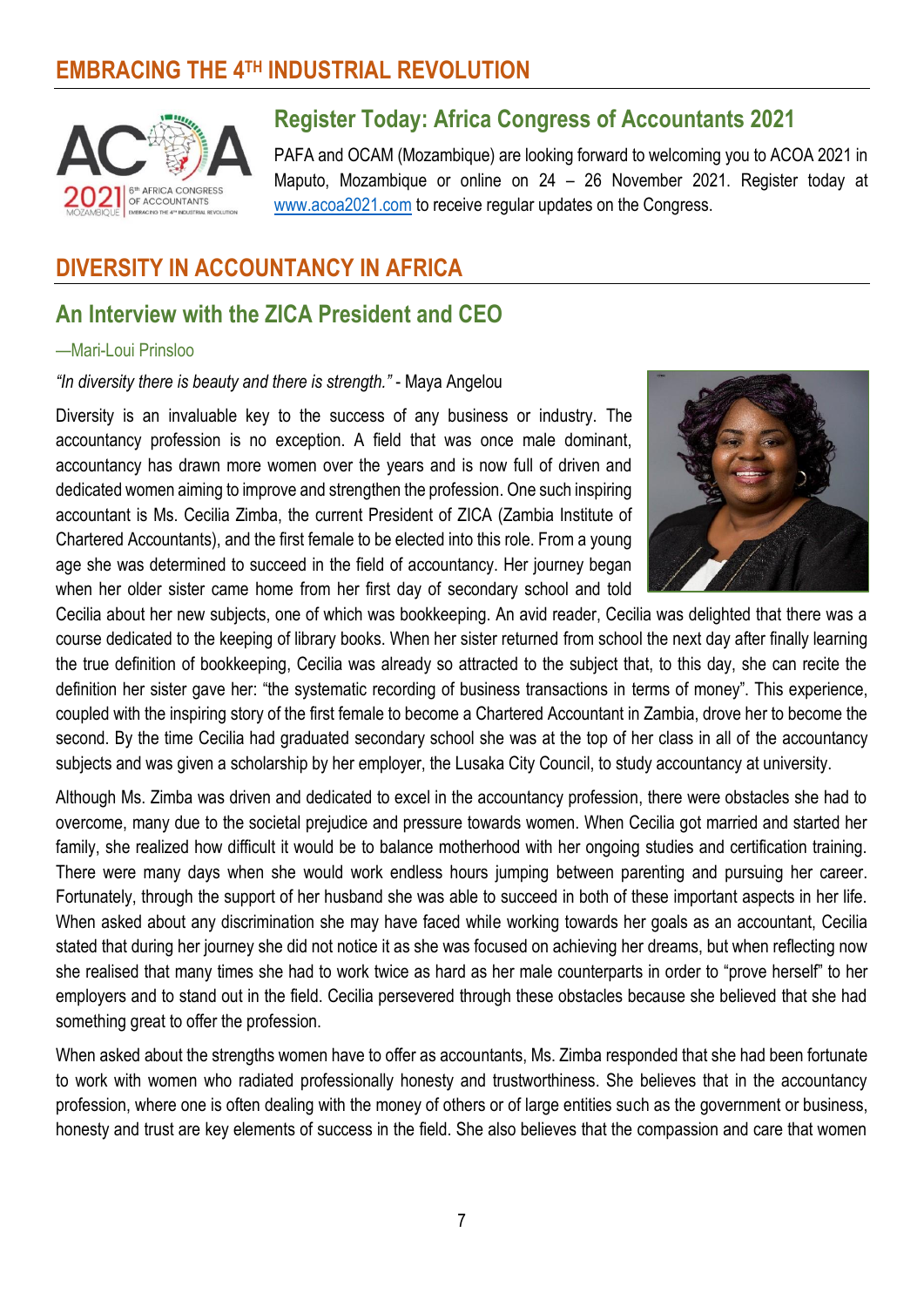bring to the professional setting strengthens the connection between accountants and clients and, in broader terms, the



boards and the communities they serve.

Alongside Ms. Zimba in these beliefs is the CEO of ZICA, Mr. Bonna Kashinga. Before beginning his journey in the accountancy profession, Bonna was studying STEM subjects in secondary school that would ultimately lead to a role as a doctor or an engineer. However, through the influence of a few close people in Bonna's life, he discovered a passion for finance and accounting and made the switch in profession. According to Bonna, the support of the women in his life was instrumental to his success. He credits his mother for supporting him when he decided to switch from STEM to accountancy. She was fundamental in helping him make the right career

choices and with her compassion he was able to excel. He also believes that his wife plays a major role in pushing him to reach his highest capabilities in the profession and to continue to persevere through any obstacles or difficulties he faces. When speaking of his professional relationship and experiences with President Zimba, he noted that the support she gives her colleagues most definitely influences the working success in ZICA. While discussing powerful and impactful women in the accountancy profession, Bonna also recognised the efforts of IFWA (International Federation of Women Accountants) President Muyaka Ngulube, noting that her insights and support on a variety of endeavours and projects have been invaluable.

Both Ms. Zimba and Mr. Kashinga believe that the ability to balance different priorities in life and put others ahead of oneself are characteristics often embodied by women. These skills can be attributed to the success of many professional accountants and accounting entities. This is why it is pertinent that more women study and practice accountancy as their skills and insights are fundamental in many different aspects of the profession from day to day accounting practices to the governing of different organisations.

When asked what advice they had for young women just entering the accountancy profession, both Ms. Zimba and Mr. Kashinga noted the importance of a mentor. Cecilia did not have the opportunity to find a mentor early on her journey as there were not many people she could go to in the accountancy profession at the time. She believes that any young woman who wants to pursue a career in finance and accounting would benefit from the wisdom and experience of someone who has already taken the necessary steps and gone through the process and thus could lead them to the right path. In addition, Bonna advises that anyone interested in the accountancy profession should take as many opportunities as they can to try out different sectors and roles within the profession. Applying oneself to different roles will not only help one stand out in the workplace but will also lead to different realisations and can help one find a niche in accountancy.

It is clear that powerful women such as ZICA President Ms. Cecila Zimba and IFWA President Ms. Muyaka Ngulube have impacted the accountancy profession in great ways and have made strides for women in the professional setting. As ZICA CEO Mr. Kashinga stated, the support of women in the accountancy profession is fundamental to organisational growth and their insights bring an important balance to the day to day operations of any business or firm. Inspiring professionals such as the amazing people mentioned in this article will continue to strengthen and grow the accountancy profession and hopefully encourage more young women to pursue careers in finance and accounting. Diversity is the key to the success of any profession and women are the key to the success of the accountancy profession.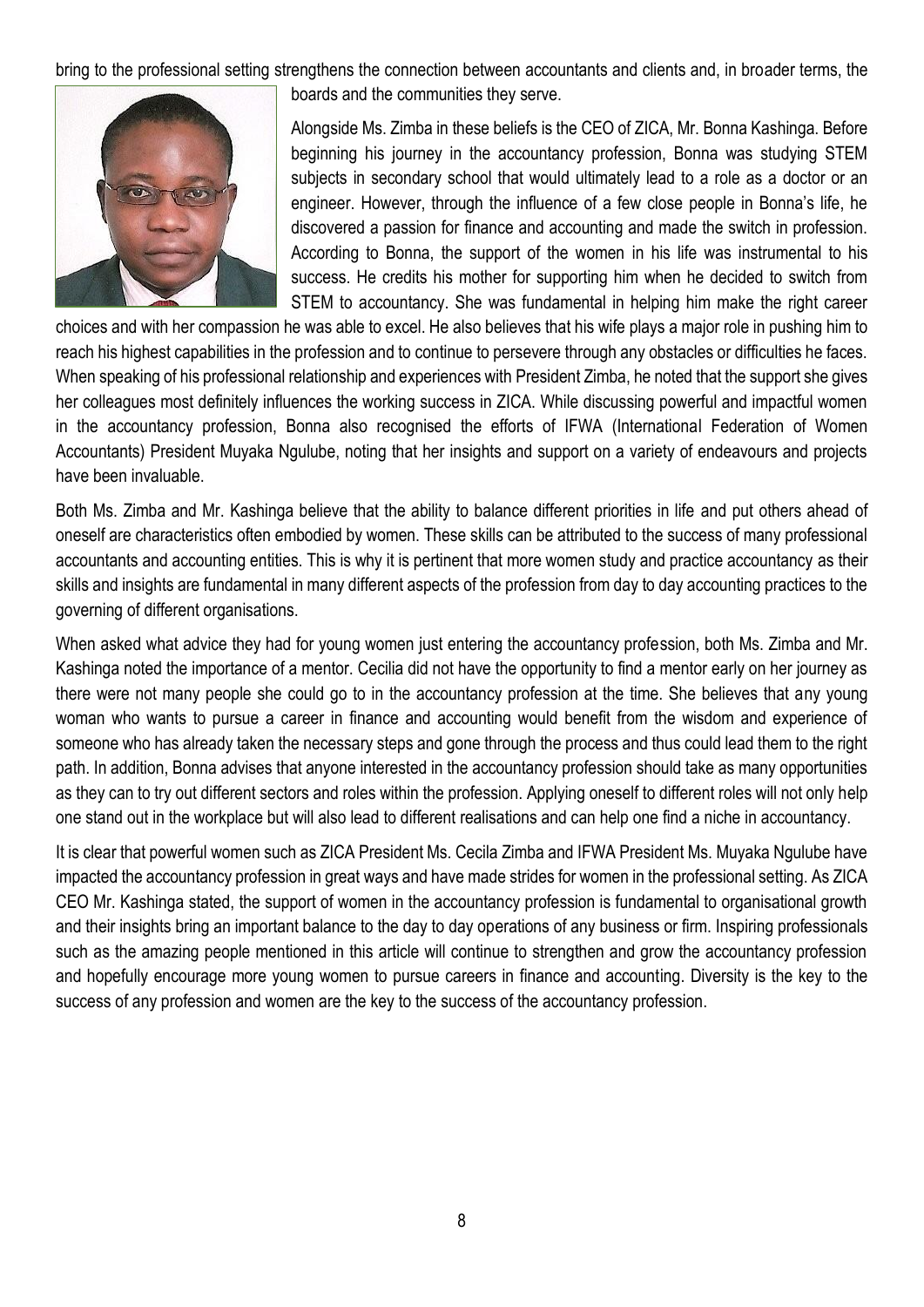## **L'avenir de nos politiques économiques doit être sensible au genre**

#### —Rachel Bleetman

#### *Editée par Cecile Bonino-Liti*

*Note: La description binaire « femmes-hommes » utilisée dans cet article reflète la façon dont les gouvernements procèdent à la collecte des données officielles en terme de genre*.

La pandémie de COVID-19 a eu deux effets multiplicateurs inquiétants sur l'égalité femmes-hommes, en créant à la fois de nouvelles inégalités, tout en mettant en exergue celles qui étaient préexistantes. Les femmes sont les premières touchées par les impacts économiques de la crise du fait de leur surreprésentation dans les métiers les plus précaires. A cause de la pandémie, les emplois des femmes sont 19% plus à risque que ceux des hommes [\(Wood 2020\).](https://www.weforum.org/agenda/2020/09/covid-19-gender-inequality-jobs-economy/) En outre, alors que les femmes effectuaient déjà près de trois fois plus de travaux ménagers non rémunérés que les hommes avant la pandémie, la crise sanitaire et les confinements n'ont fait qu'accentuer cette tendance. [\(ONU Femmes 2020\)](https://interactive.unwomen.org/multimedia/explainer/covid19/fr/index.html?gclid=CjwKCAiA6aSABhApEiwA6Cbm_3v0yOFehjEz5WRvGIb856dQ7O_aFdIij57Dw7T6misg82lMVmcGGRoCGJwQAvD_BwE). Nous ne pouvons que constater également que la violence contre les femmes a malheureusement augmenté de 25% dans plusieurs pays [\(ONU Femmes 2020\)](https://interactive.unwomen.org/multimedia/explainer/covid19/fr/index.html?gclid=CjwKCAiA6aSABhApEiwA6Cbm_3v0yOFehjEz5WRvGIb856dQ7O_aFdIij57Dw7T6misg82lMVmcGGRoCGJwQAvD_BwE).

Cet état des lieux préoccupant confirme donc que la reconstruction « en mieux » et la relance de l'économie post-COVID-19 doit impérativement prendre en compte les conséquences sexospécifiques de la pandémie, au risque, dans le cas contraire, de creuser d'avantage l'écart entre les genres du « monde d'avant ». [Un recent document de recherche produit](https://www.unwomen.org/-/media/headquarters/attachments/sections/library/publications/2020/gender-equality-in-the-wake-of-covid-19-en.pdf?la=en&vs=5142)  [par ONU Femmes](https://www.unwomen.org/-/media/headquarters/attachments/sections/library/publications/2020/gender-equality-in-the-wake-of-covid-19-en.pdf?la=en&vs=5142) sur l'impact de la pandémie de COVID-19 sur les femmes et les filles confirme que l'on risque de perdre en « un an de pandémie des décennies de progrès en faveur de l'égalité femmes-hommes ».

Force est de constater que l'économie est intrinsèquement source d'inégalités, et ne traite pas les femmes et les hommes de la même manière. Les politiques économiques ont par conséquent tendance à impacter les hommes et les femmes différemment. Par exemple, au Nigeria, où la plupart des travailleurs de l'économie informelle sont des femmes, elles occupent les positions les plus vulnérables, et la fermeture des marchés agricoles et de denrées périssables pendant la pandémie a eu un impact particulièrement dévastateur sur leur revenu. De plus, au niveau de l'économie formelle, les femmes sont plus représentées dans le secteur des services, souvent plus affecté par la pandémie au Nigéria. [\(SOAS](https://study.soas.ac.uk/covid-19-in-nigeria-a-gendered-perspective/)  [2020\)](https://study.soas.ac.uk/covid-19-in-nigeria-a-gendered-perspective/).

Les politiques publiques doivent par conséquent être en mesure d'appréhender toutes les facettes de la structure socioéconomique de cette région afin de soutenir les femmes financièrement, de façon pérenne. La question est comment y procéder, efficacement et durablement ?

Pour les professionnels de la finance publique, une façon de rendre compte de cette inégalité de genre passe par *la Budgétisation Sensible au Genre, ou BSG*. Il s'agit d'un outil de budgétisation qui articule l'approche de genre, en vue de l'égalité des femmes et des hommes, et les processus de budgétisation, consistant à « appliquer l'approche intégrée de l'égalité entre les femmes et les hommes au volet financier des politiques publiques **» [\(Perfégal\)](https://www.perfegal.fr/guide-budgetisation-sensible-genre.html)** . Elle permet aux professionnels de la finance et aux législateurs d'évaluer et contrôler comment une politique budgétaire ou macroéconomique pourrait affecter différemment les femmes et les hommes, et répondre aux priorités des femmes. Par exemple, est-ce que la collecte des impôts, ou la distribution des ressources financières contribuent à renforcer ou diminuer les inégalités entre les sexes.

Cette technique commence par la collecte et l'analyse de données désagrégées par sexe. Avec ces données, on est mieux à même de comprendre les différences de traitement entre les genres dans l'économie, afin de mieux répondre à leurs besoins spécifiques. Par exemple, pour reprendre l'exemple du Nigéria, si l'on sait que le revenu des femmes dans une certaine région est en grande partie basé sur le travail informel, des politiques ciblant essentiellement l'économie formelle aideront les femmes moins que les hommes. Les données désagrégées par sexe peuvent donc nous permettre de mieux comprendre les données socio-économico-culturelles, contribuant à une vision d'ensemble, préalable nécessaire à la conception de politiques appropriées.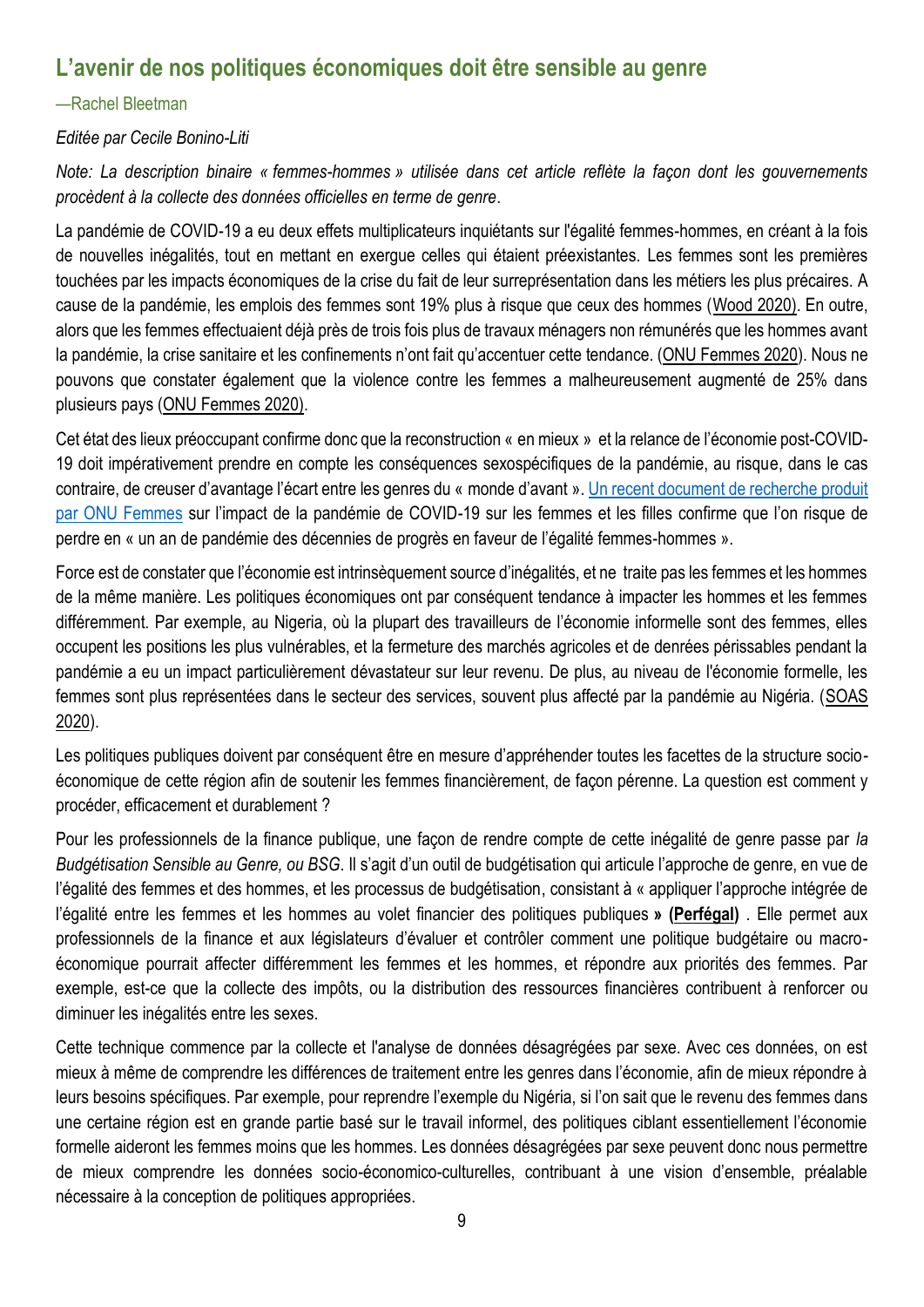La budgétisation sensible au genre, comme référencée dans le [récent rapport ACCA,](https://www.accaglobal.com/gb/en/professional-insights/global-profession/gender-responsive-budgeting.html) peut être ensuite utilisée pour formuler des politiques économiques ou budgétaires, basée sur l'étude de ces données. Ce système permet de s'assurer que les politiques sont effectivement évaluées par rapport à l'impact qu'elles pourraient avoir sur les femmes et les hommes. Cette évaluation pourrait donc être faite par le biais d'une étude d'impact sur l'égalité des genres par un département compétent, ou d'un examen en commission parlementaire.

Pour que la BSG puisse fonctionner de manière optimale, les employés des institutions du secteur public doivent être formés afin d'inclure et de considérer la dimension de genre lors de formulation des politiques. La représentativité du personnel doit également être plus variée, afin de mieux refléter la diversité de la population. Il est notoire que des institutions plus diversifiées auront une perspective plus équilibrée et seront plus à même de prendre des décision plus inclusives. Par exemple, d'après [l'OCD](https://www.oecd.org/governance/women-in-government.htm).)E, une augmentation du nombre de femmes dans la vie publique résulterait en moins d'inégalités et accroitrait la confiance de la population vis-à-vis du gouvernement national.

Au-delà de la planification, conception et la formulation des politiques, la budgétisation sensible au genre peut également garantir la traçabilité des dépenses publiques, contribuant à veiller à l'efficacité et à la transparence des politiques et processus budgétaires, notamment afin que les gouvernements puissent rendre compte du respect de leurs engagements en matière de promotion de l'égalité des genres et de la responsabilité envers les droits des femmes.

Pour les professionnels de la finance publique en particulier, la dernière étape du processus exige que l'audit et la vérification de la politique gouvernementale considèrent spécifiquement le genre. Par exemple, un audit de l'intégration sexospécifique pourrait permettre d'établir si la politique ou le budget en question a contribué à l'autonomisation économique des femmes, ou a réduit la violence contre les femmes.

Pour que cet outil fonctionne, la perspective de genre doit impérativement être intégrée et généralisée tout au long du cycle politique, de l'analyse initiale de la situation économique des femmes et des hommes, en passant par la formation des employés du secteur public, jusqu'à l'audit final.

L'utilisation de la budgétisation sensible au genre pourrait permettre aux gouvernements de démontrer leur volonté de s'engager sérieusement - et de manière très concrète - contre le fléau de l'inégalité hommes-femmes, exacerbée par la pandémie, et de générer une amélioration concrète pour les femmes du monde entier. Dans le cas contraire, nous nous exposons à une double pandémie : la crise sanitaire du COVID-19, d'une part, et le fossé des inégalités structurelles entre les genres se creusant toujours plus, de l'autre.

## **SPOTLIGHT ON OUR MEMBER ORGANISATIONS**

## **ICAZ Playing an Active Role in Enhancing Transparency and Accountability in the Public Sector in Zimbabwe**

The focus globally is increasingly on the public sector as a key driver of economic growth. The Institute of Chartered Accountants of Zimbabwe (ICAZ)'s response—i.e., its public sector initiatives—are classified in three broad categories:



**1. Providing a channel for knowledge sharing and continuous professional development for finance personnel in**  the public sector. The 4<sup>th</sup> Annual Public Sector Convention, which is now a flagship event on ICAZ's annual calendar, was concluded successfully in 2020. In 2021, ICAZ will expand its free service to review financial statements of entities listed on the Zimbabwe Stock Exchange to include public sector entities. The aim is to enhance private and public sector financial reporting in Zimbabwe.

**2. Introducing a public sector qualification to drive professionalisation.** It is expected that the first students from identified training offices will register for the new public sector qualification in mid-2021, while selected senior finance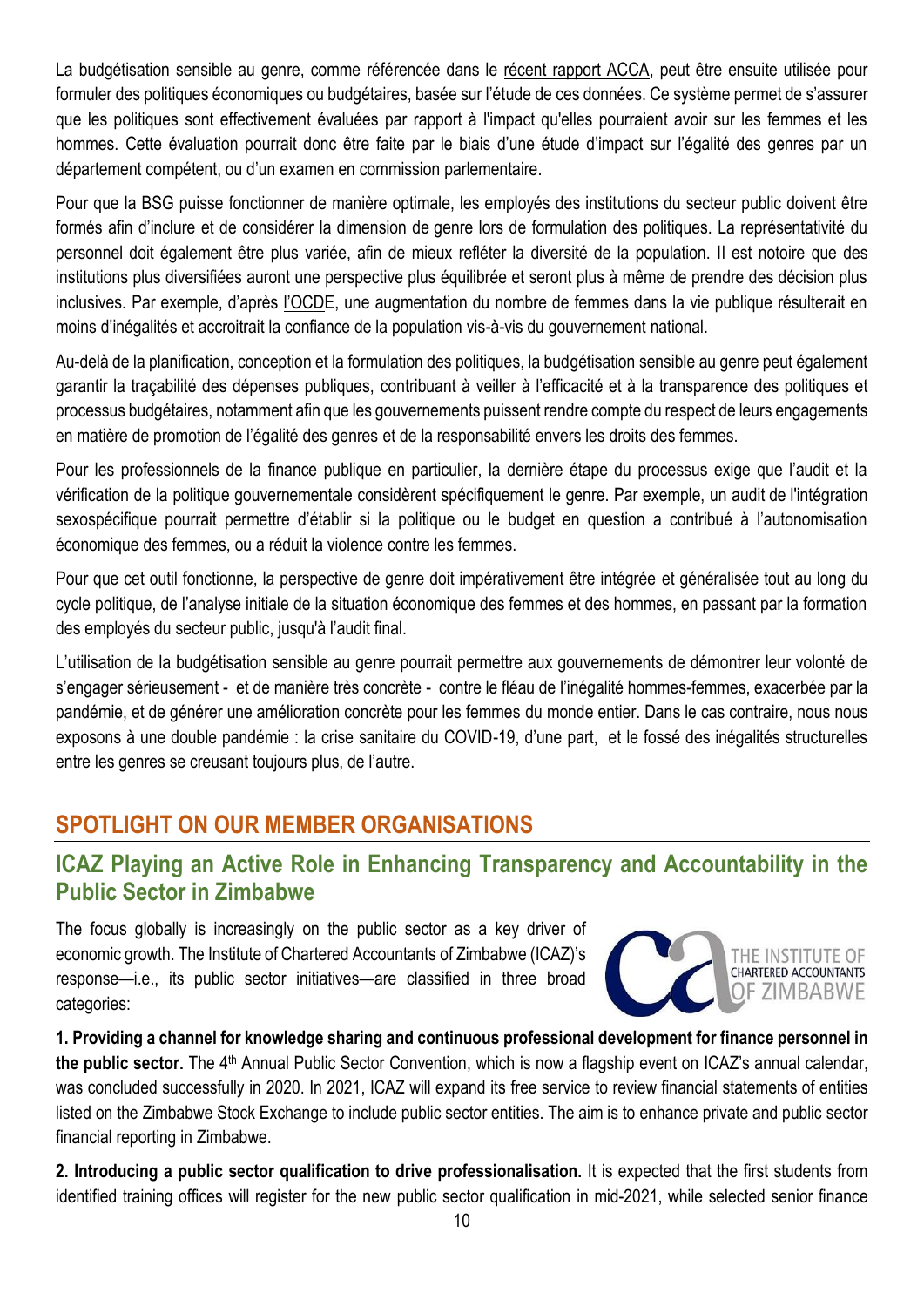personnel in the public sector are already undertaking a programme that, after successful completion, will enable them to become the first Public Sector Professional Members of ICAZ. ICAZ considers it essential for finance personnel in the public sector to belong to a professional accountancy organisation for three key reasons:

- They will be required to subscribe to international ethical standards, reducing ills such as corruption and other ethical malpractices.
- They will be required to comply with continuous professional development requirements.
- Their conduct will be monitored by the Institute and any misconduct disciplined, making them accountable to the professional accountancy organisation for their actions.



**3. Supporting government efforts to adopt accrual-based International Public Sector Accounting Standards (IPSAS).** The IPSAS Implementation Plan of the Government of Zimbabwe is expected to be completed in 2025. To complement the government's efforts, ICAZ introduced an IPSAS Certificate in 2019. To date, all senior accounting officials, such as finance directors in all ministries and local authorities, have undertaken the certification and rollout to the rest of the finance personnel is in

progress. The certification is a three-month online course designed to equip finance personnel to interpret and apply IPSAS in the preparation of government and local authority financial statements. The certification provides an understanding of the Conceptual Framework and critical accounting standards, such as IPSAS 1, IPSAS 23, IPSAS 24, IPSAS 33 and IPSAS 39. The Institute has put in place mechanisms to provide the IPSAS Certificate to accounting professionals all over the world.

ICAZ has also made its technical department available to answer practical questions arising in the application of IPSAS, providing timely and reliable solutions to all technical queries.

For additional information on ICAZ's public sector interventions or to register for the IPSAS Certificate, please send an email to [training@icaz.org.zw](mailto:training@icaz.org.zw) or call on +263 77 270 8052.

**[Please share your organisation's initiatives with Sibongile Setshogo at [SibongileS@pafa.org.za](mailto:SibongileS@pafa.org.za) for publication in future newsletters.]**

## **GLOBAL KNOWLEDGE AND INSIGHTS**

## **Public Value Management**

- [The Social and Economic Impacts of COVID-19 Have Not Been Gender-blind](https://protect-za.mimecast.com/s/DUBwClOkx3HoOOV4TEYfaM?domain=ifac.org)  Neither Should Our Response— One particular troubling consequence has been the pandemic's devastating impact on gender inequality. The evidence is clear—the gender inequality gap is widening despite decades of progress that sought to close it. To tackle gender inequality, governments around the world can employ a critically important public policy tool known as genderresponsive budgeting (GRB) when designing COVID-19 economic recovery packages.
- [2021 Handbook of International Public Sector Accounting Standards,](https://protect-za.mimecast.com/s/x8FBCAnXNVs9rrwqu7tCbW?domain=ipsasb.org) published as of January 31, 2021 is now available.

## **International Standards and Best Practices**

 **New IESBA Staff Publication!** PROPOSED IESBA [DEFINITION OF PUBLIC INTEREST ENTITY: Supplemental](https://protect-za.mimecast.com/s/DzN6C3lrQAIm77yNhpfbzQ?domain=ethicsboard.org)  [Guidance to Exposure Draft to Aid Local Body Considerations Regarding Adoption and Implementation](https://protect-za.mimecast.com/s/DzN6C3lrQAIm77yNhpfbzQ?domain=ethicsboard.org)—This publication provides additional context to the IESBA's recently proposed revisions to the definition of a public interest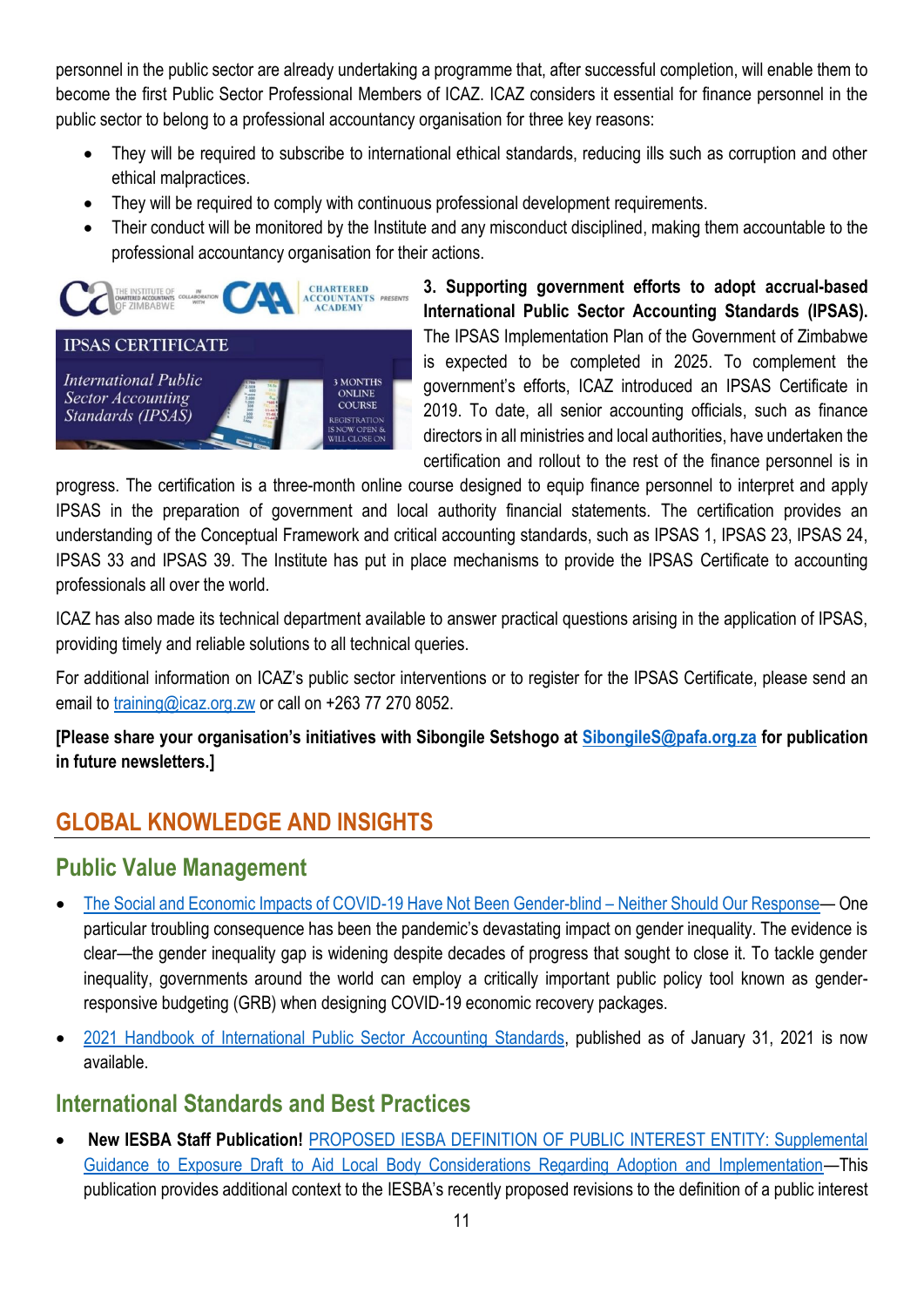entity (PIE) and supplements the guidance material in the explanatory memorandum of the Exposure Draft Proposed Revisions to the Definitions of Listed Entity and Public Interest Entity in the Code (PIE ED), which was released in January. It is intended to assist local regulators, national standard setters and other relevant local bodies in considering and planning adoption of the revised PIE definition when finalized and issued by the IESBA.

- [All 12 Installments of the Exploring the IESBA Code are now available!](https://protect-za.mimecast.com/s/E1clCg5DZ3slPPoQu5lHe4?domain=ifac.org)—A unique, educational resource developed in collaboration with the IESBA staff. Each installment of the series highlights important concepts and topics in the International Code of Ethics for Professional Accountants (including International Independence Standards).
- **New IAASB Support Material!** [ADDRESSING RISK OF OVERRELIANCE ON TECHNOLOGY ARISING FROM](https://protect-za.mimecast.com/s/Mit-C48vQBFJYYDkF5A4xL?domain=iaasb.org)  [THE USE OF AUTOMATED TOOLS AND TECHNIQUES AND FROM INFORMATION PRODUCED BY AN](https://protect-za.mimecast.com/s/Mit-C48vQBFJYYDkF5A4xL?domain=iaasb.org)  [ENTITY'S SYSTEMS—](https://protect-za.mimecast.com/s/Mit-C48vQBFJYYDkF5A4xL?domain=iaasb.org)This non-authoritative Frequently Asked Questions document is intended to help auditors address the risk of overreliance on technology, whether it arises from using automated tools and techniques or from using information produced by an entity's systems.
- [Assurance Standards Keeping Pace on Non-Financial Reporting](https://protect-za.mimecast.com/s/827zCy8Ao3FN668Vt3vPtm?domain=ifac.org)—IAASB Chair Tom Seidenstein has published an article detailing the IAASB's forthcoming guidance on extended external reporting, which includes sustainability or ESG (environmental, social and governance) reporting, integrated reporting, reporting on corporate social responsibility, greenhouse gas statements, and service performance reporting in the public sector.
- IFAC Supports Ne[xt Steps and Strategic Direction of IFRS Foundation's Work on Sustainability](https://protect-za.mimecast.com/s/XDxtC58wQDF0ggXNtVsQzQ?domain=ifac.org) and [IFAC Convenes](https://protect-za.mimecast.com/s/Py7jC66xXEIoVVpwTQzGuC?domain=ifac.org)  [Leadership of Global Accountancy Profession to Progress Sustainability Agenda](https://protect-za.mimecast.com/s/Py7jC66xXEIoVVpwTQzGuC?domain=ifac.org)—Video presentations by Lee White, Executive Director of the IFRS Foundation; Tajinder Singh, Acting Secretary General of IOSCO; and Mervyn King, Chair Emeritus of the International Integrated Reporting Council (IIRC).
- [Update](https://protect-za.mimecast.com/s/9z0kC0goYxc2JJ7Pt8xyI_?domain=mailchi.mp) from IFAC Chief Executive Officer, Kevin Dancey, on the ongoing work that IFAC is doing with regard to upcoming changes in corporate reporting, specifically sustainability information.
- [Installment 6 \(Businesses in Difficulty\) of Anti-Money Laundering: The Basics](https://protect-za.mimecast.com/s/MrgICj2gZ3hjllBNTqXKrm?domain=ifac.org) is out now! The publication is the final part of a series helping accountants enhance their understanding of how money laundering works, the risks they face, and what they can do to mitigate these risks and make a positive contribution to the public interest.

## **Education and Capacity Building**

- **Quality Management Standards:** [Visit IAASB's dedicated webpage to the new and approved Quality Management](https://protect-za.mimecast.com/s/bz5hC1jpWyspnnPWcOSor6?domain=iaasb.org)  standards – [effective December 15, 2022.](https://protect-za.mimecast.com/s/bz5hC1jpWyspnnPWcOSor6?domain=iaasb.org)
- [Getting Started on the New IAASB Quality Management Standards: An Overview](https://protect-za.mimecast.com/s/r5VHC2Rqx0FkKKByTLA-87?domain=ifac.org)—Firms are required to have their system of quality management designed and implemented by December 15, 2022, and ready to start operating from that date
- [Perseverance, Purpose, Power: What Digitalization Means for PAOs](https://protect-za.mimecast.com/s/HcRLCk5j83snYYKGfj4a1_?domain=ifac.org)—IFAC's PAO Development Advisory Group discusses experiences with digital transformation and encourages PAOs to complete IFAC's Digital Readiness Assessment Tool.
- **New Resource!** [Syllabus & Competencies Matrix for](https://protect-za.mimecast.com/s/CUpBCvgxl3cWOOYVhKHyeD?domain=ifac.org) a Three-level Qualification— This syllabus and competency matrix for a three-level qualification for professional accountants was developed by the Institute of Chartered Accountants in England and Wales under the IFAC Professional Accountancy Organization Capacity Building Program funded by the UK Aid from the UK Government.
- [Revisions to IES 2, 3, 4, and 8 are now effective, as of January 1, 2021.](https://protect-za.mimecast.com/s/lxMACwjyV3sL00qrt7Y2of?domain=education.ifac.org) The revisions to these standards reflect the increasing demand for accountants skilled in information and communications technologies and place further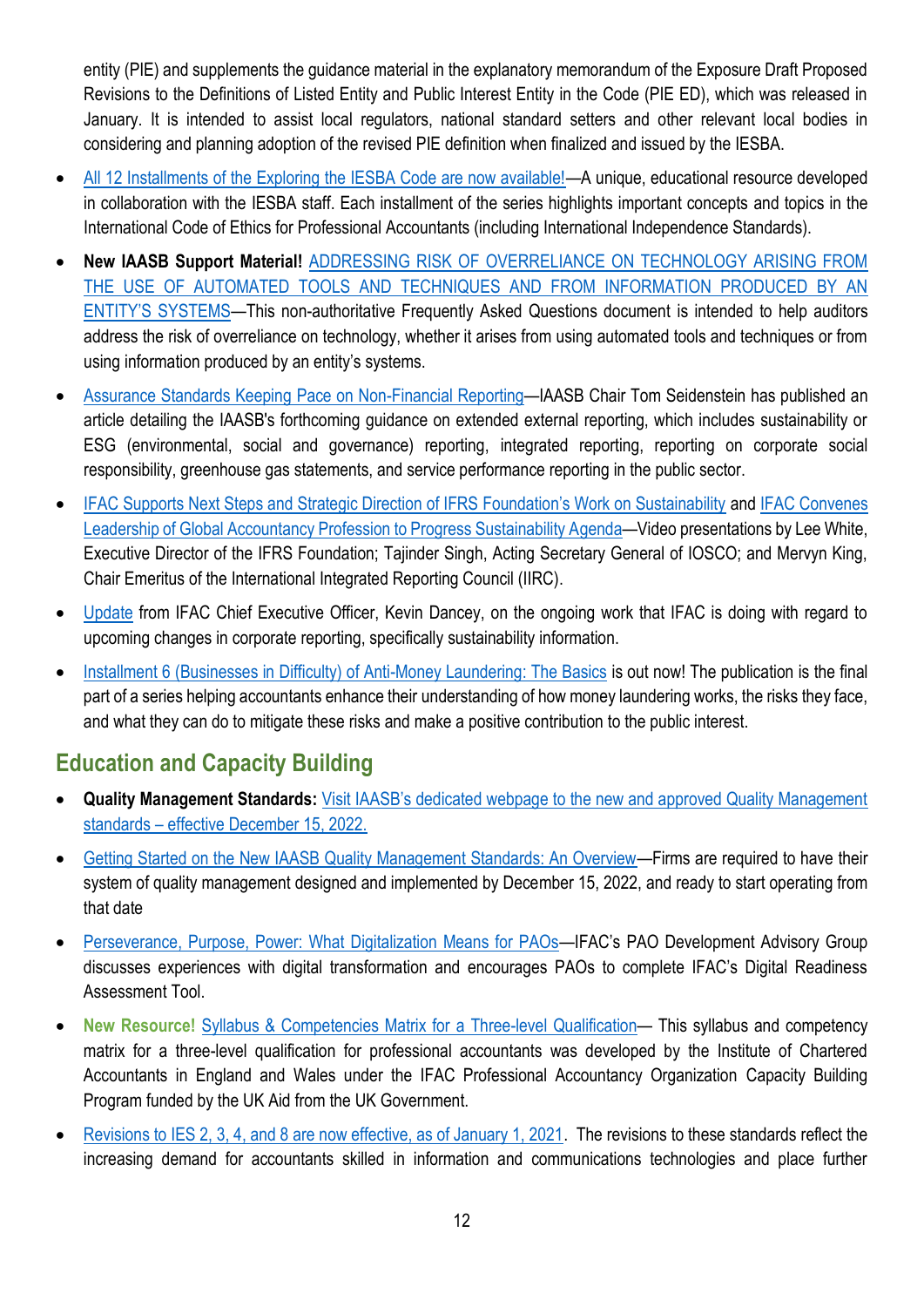emphasis on the professional skepticism skills and behaviors. These apply to both aspiring and professional accountants.

 [Conversations with Experts | Advancing Accountancy Education](https://protect-za.mimecast.com/s/1EIPCxGzn3TJmm7NFpYndj?domain=education.ifac.org)—on-demand videos with experts talking about integrated reporting and assurance, public sector, and 'robot proofing' accountancy education!

All IFAC materials can be translated and reproduced by submitting a request to [IFAC's translations](https://protect-za.mimecast.com/s/6vgvCKO71pHqqmO9fMD0OQ?domain=ifac.org) database. To stay updated, [subscribe](https://protect-za.mimecast.com/s/DnSSCLg17qcPP4KXuqF8PO?domain=ifac.org) to *The Latest.*

## **UPCOMING EVENTS**

#### **PAFA**

| Date            | Event                                                                                                            | <b>Action</b> |
|-----------------|------------------------------------------------------------------------------------------------------------------|---------------|
| 15 June         | Professional Development: A Competency Framework for Future-Ready Professional Accountants - HYBRID,             | Save the date |
|                 | Cotonou, Benin                                                                                                   |               |
|                 | (For members of the PAFA Education Advisory Group, PAO leadership and those in charge of                         |               |
|                 | <b>Accountancy Education at the PAO)</b>                                                                         |               |
| 15 June         | PAO Development: A Roadmap to Preparing a Future-Ready Profession - HYBRID, Cotonou, Benin                       | Save the date |
|                 | (For PAO leadership and those in charge of building the PAO's capacity)                                          |               |
| 16 June         | PAFA Member Organisation Chief Executive Forum: The Role of the Accountancy Profession in Agenda 2063            | Save the date |
|                 | & the SDGs - HYBRID, Cotonou, Benin                                                                              |               |
|                 | (For PAO CEOs)                                                                                                   |               |
| 17 June         | PAFA Outgoing Board Meeting - HYBRID, Cotonou, Benin                                                             | Save the date |
|                 | (For PAFA Board Members)                                                                                         |               |
| 18 June         | PAFA Annual General Meeting - HYBRID, Cotonou, Benin                                                             | Save the date |
|                 | (For PAFA Member Organisations)                                                                                  |               |
| 18 June         | PAFA Incoming Board Meeting - HYBRID, Cotonou, Benin                                                             | Save the date |
|                 | (For PAFA Board Members)                                                                                         |               |
| 25 June         | The Future of Our Economic Policies Must Be Gender Sensitive                                                     | Save the date |
|                 | (Co-hosted by PAFA and ACCA - OPEN TO ALL)                                                                       |               |
| 30 June         | Scaling-up Efforts Towards Paris Alignment and Supporting the SDGs in the Africa-EU Strategic Partnership -      | Register      |
|                 | <b>VIRTUAL</b>                                                                                                   |               |
|                 | (Co-hosted by PAFA, ACCA and Green Finance Platform - OPEN TO ALL)                                               |               |
| 13 July         | PAFA Webinar Series: International Consultations: IASB Request for Information and Comment Letters- Third        | Register      |
|                 | Agenda Consultation.                                                                                             |               |
| <b>TBC</b>      | French PAFA Webinar Series: International Consultations: IASB Request for Information and Comment Letters-       | Save the date |
|                 | Third Agenda Consultation                                                                                        |               |
| $24 - 26$       | Africa Congress of Accountants: Embracing the 4 <sup>th</sup> Industrial Revolution - HYBRID, Maputo, Mozambique | Save the date |
| <b>November</b> | (PAFA Member Organisations please promote to your members - OPEN TO ALL)                                         |               |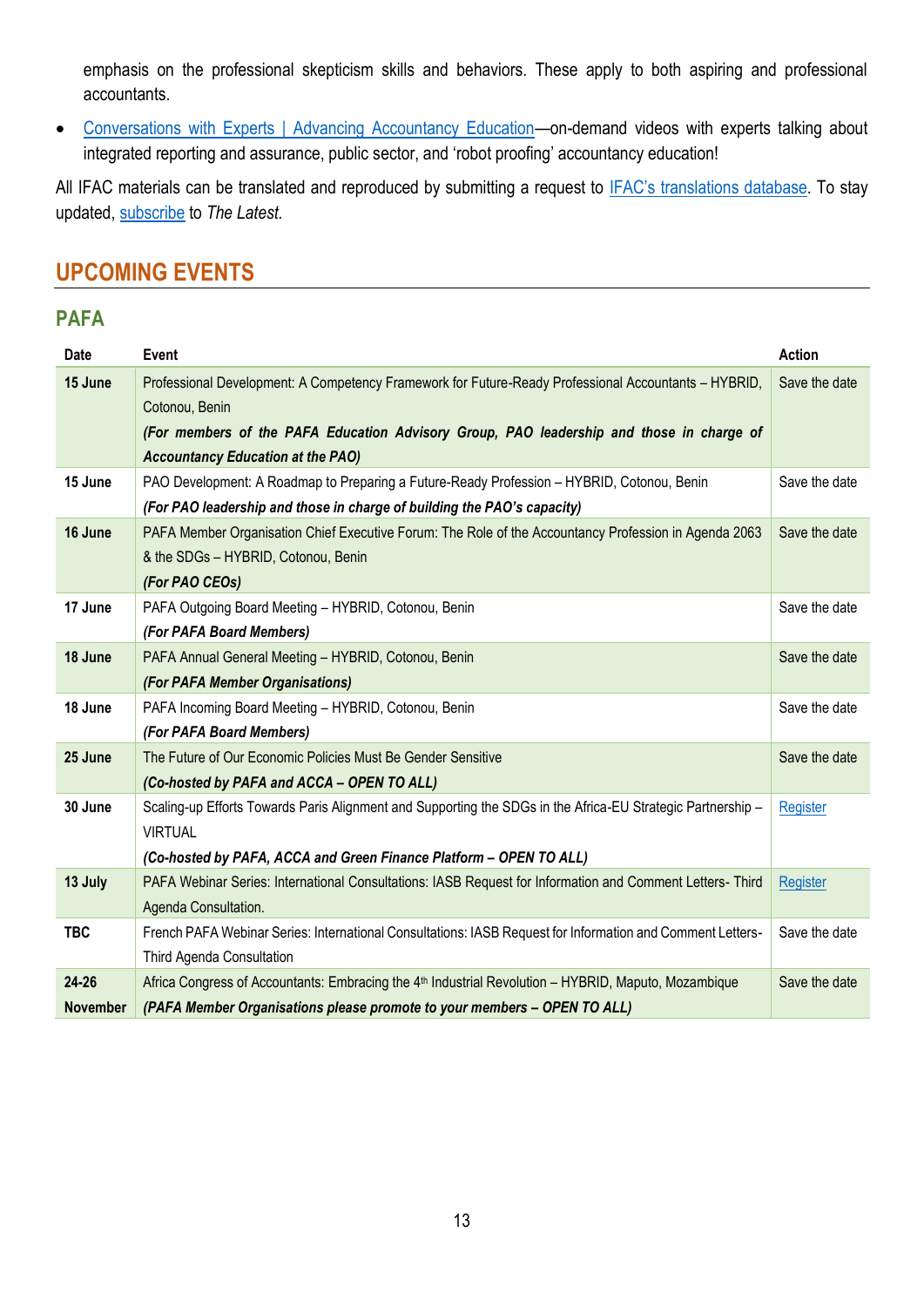

Scaling-up efforts towards Paris alignment and supporting the SDGs in the Africa-EU Strategic Partnership

30 June 2021 11.30am-1300pm CET

### [Register](https://protect-za.mimecast.com/s/dkf0Cvgxl3cWAgLwUQn7To?domain=gbr01.safelinks.protection.outlook.com) today!

The ongoing COVID-19 pandemic and the climate crisis show how interdependent Europe and Africa are, and why it is important that both continents act together to seize shared opportunities and tackle common challenges. Africa and Europe have a shared interest in accelerating the progress of the global agenda for sustainable development, fueled by the need to rethink a common future.

A 2020 European Union Joint Communication – *Towards a Comprehensive Strategy with Africa* – proposes five thematic partnerships, including one on green transition and energy access. As parties prepare for the United Nations Climate Change Conference (COP26) in Glasgow, Scotland, in November 2021, a more targeted EU-Africa green finance partnership is needed, with a strategic long-term plan that aligns with a climate strategy. This climate strategy can be achieved by addressing existing barriers to sustainable finance in Africa, including targeting public funding and attracting private sector in climate-resilient investments through an improved policy and regulatory environment. It will also be achieved through market-based mechanisms that incentivize private sector investments in mitigation and adaption projects.

This webinar – organized by the ACCA (Association of Chartered Certified Accountants), Green Finance Platform and the Pan African Federation of Accountants (PAFA) – will focus on scaling up efforts towards Paris alignment and supporting the UN Sustainable Development Goals in the Africa-EU Strategic Partnership. Agenda 2063 goals on climate resilient economies and taking responsibility for finance address this important topic, as well as how Africa sees itself engaging internationally, and its approach to development funding.

## **PAFA Members and Associates**

### [The Institute of Chartered Accountants of Zimbabwe 2021 Calendar](https://www.icaz.org.zw/imisDocs/ICAZ%202021%20CALENDAR%20fin.pdf)

**[Please contact Sibongile Setshogo at [SibongileS@pafa.org.za](mailto:SibongileS@pafa.org.za) if you would like to include any of your organisation's events in this newsletter.]**

### **PAFA Affiliates and Other Key Stakeholders**



14TH ANNUAL ACFE AFRICA **CONFERENCE & EXHIBITION VIRTUAL EDITION** 



The **Annual ACFE Africa Conference & Exhibition** is recognised as the largest anti-fraud event in Africa and second largest in the world. Bringing together hundreds of anti-fraud professionals from over 20 countries, it is the ideal opportunity to expand your network and share skills with fellow practitioners in an effort to join the global fight against fraud and minimise the impact of fraud and corruption. Register [here.](https://www.acfesa.co.za/13th-Annual-African-Conference)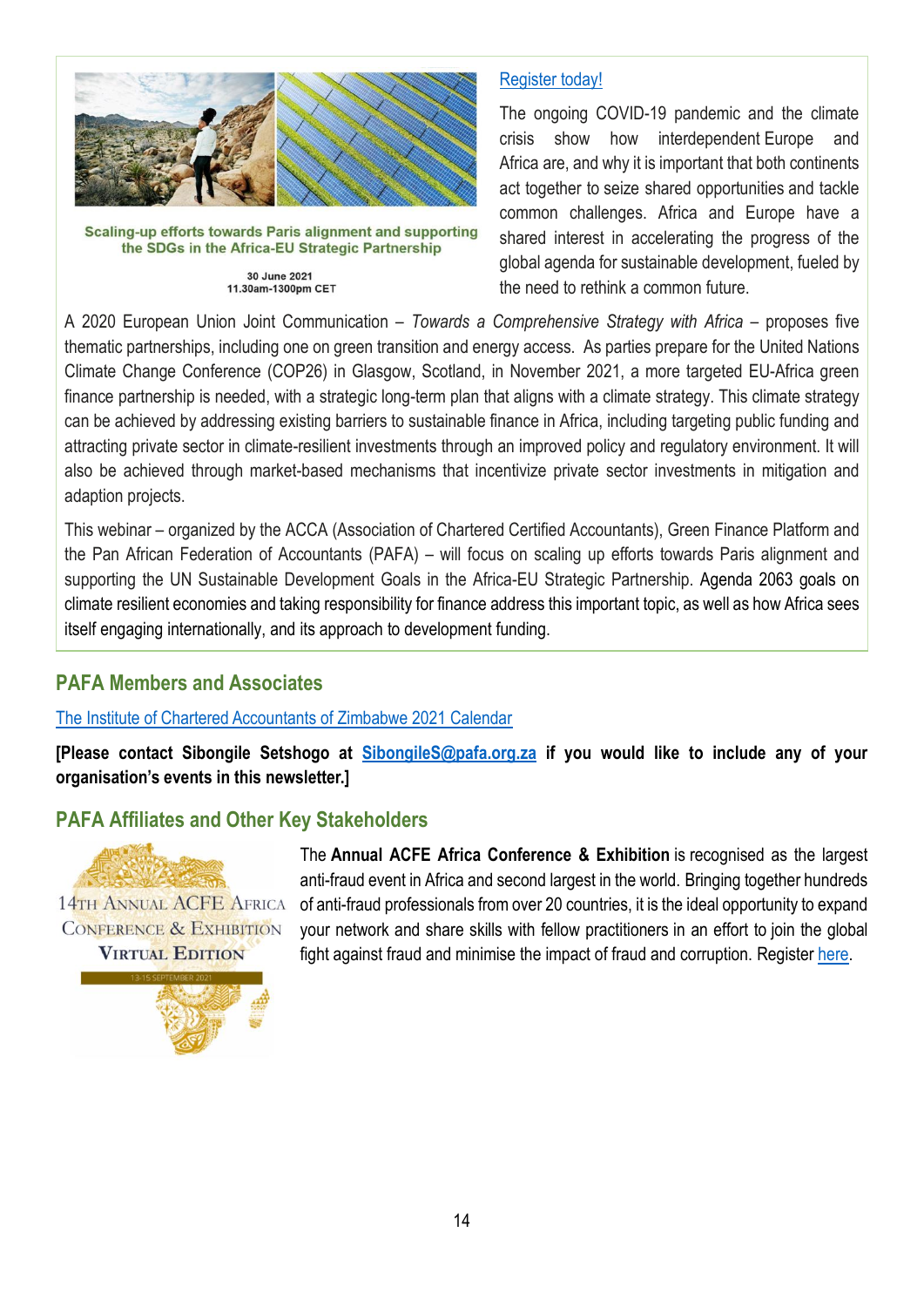

MIA, the national body for Accountants in Malaysia that regulates, develops, supports and enhances the credibility status and interests of the profession in Malaysia, has asked PAFA to create awareness of the **MIA International Accountants Conference 2021** scheduled for **8 – 10 June 2021** amongst our member organisations. This virtual conference will include plenary and concurrent sessions with live Q&A, live fireside chats, a virtual exhibition, and unlimited business networking among attendees, speakers, sponsors and exhibitors. Please click [here](https://protect-za.mimecast.com/s/iRO_CwjyV3sLyvYEiVnBhT?domain=miaconference.mia.org.my) for more information about the MIA Conference 2021.



IFAC and IAASB together with The World Bank Centre for Financial Reporting Reform (CFRR) invite professional accountancy organizations and other stakeholders to join a webinar on the new **Quality Management Standards on the 2 June 2021**. The new standards promote a robust, proactive, scalable and effective approach to quality management and mark a significant evolution of the existing quality control standards.

Speakers: Sue Almond, IAASB Board Member and member of the ISQM 1 Task Force, and Natalie Klonaridis, Deputy Director of the IAASB will deliver a live presentation on key aspects of the ISQMs and answer participants' questions. Please click [here](https://ifac-org.zoom.us/webinar/register/WN_RDxca5WTSQigeopgHPk5Rw) to register

#### **Gauging your entity's Covid-19 disclosure readiness and [an opportunity] to learn more in the process**

The College of Accounting Sciences (University of South Africa) is conducting an online survey and companies listed on any African securities exchange are welcome to participate. Your **voluntary** participation is important and valuable to us and should only take between 8 to 12 minutes of your time. The questions determine the impact of Covid-19 on company resources (six capitals) but do not require you to disclose actual amounts or percentages. Your company will remain anonymous in all reporting processes. If you are a **senior preparer** at a company **listed** on an African exchange and would like to assist in improving disclosures on the pandemic, please click on [this link to participate](https://protect-za.mimecast.com/s/jMddCAnXNVs9lVgxtGoyMC?domain=survey.unisa.ac.za)

**[Please contact Sibongile Setshogo at [SibongileS@pafa.org.za](mailto:SibongileS@pafa.org.za) if you would like to include any of your organisation's events in this newsletter.]**

### **IFAC**

Regularly review the [IFAC Events Page](https://www.ifac.org/events) to identify any events relevant to your PAO or members.

## **INTRODUCING: PARTNERSHIP FOR TRANSPARENCY AFRICA**

The **Partnership for Transparency (PTF) Africa** advances innovative, citizen-led approaches to improve governance in developing countries in Africa.

Poor governance is one of the most critical obstacles to overcoming poverty in developing and emerging countries. According to the World Economic Forum, it is estimated that nearly \$1.26 trillion a year is lost to corruption, bribery, and theft in developing countries.